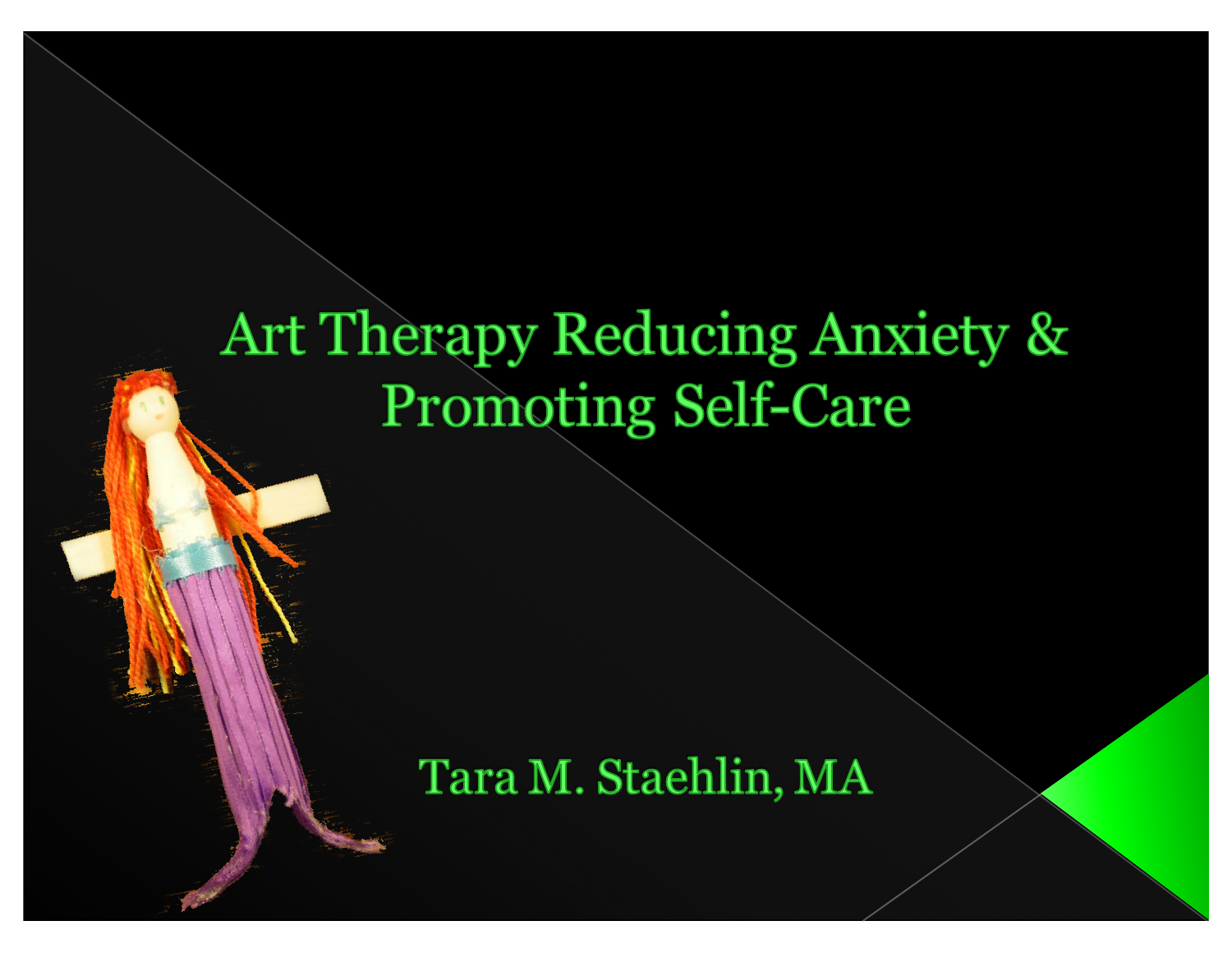## What is Art Therapy?

 Art therapy is based on the ideas that the creative process of art making is healing and life enhancing and is a form of nonverbal communication of thoughts and feelings.

- American Art Therapy Association

 $\odot$  It is a modality that can help individuals of all ages create meaning and achieve insight, find relief from overwhelming emotions or trauma, resolve conflicts and problems, enrich daily life, and achieve an increased sense of well-being.

- Malchiodi, 2003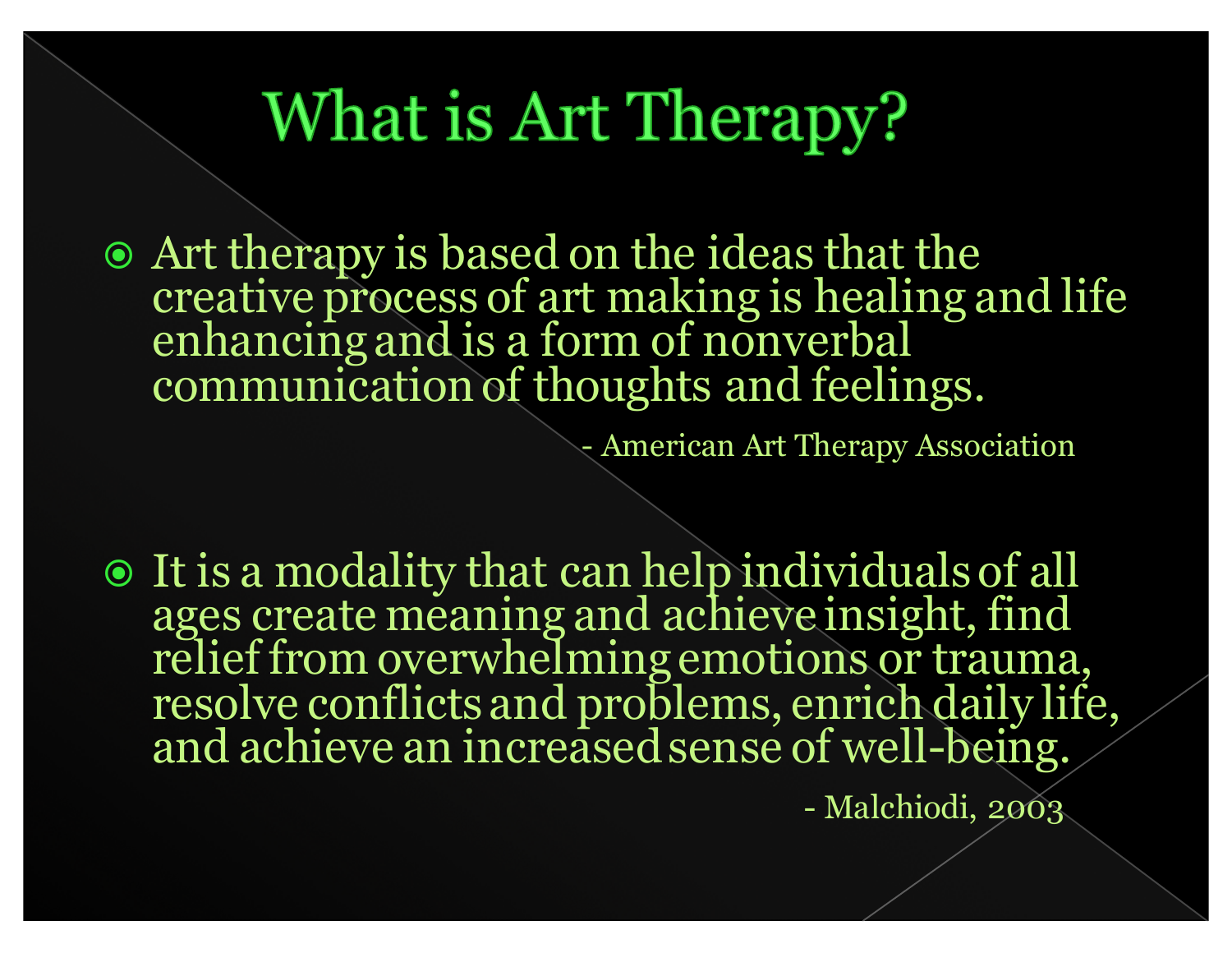## **Stress & Anxiety**

### Body/Physical

Tense Muscles Headaches Increased Blood Pressure Increased Heart Rate

### Mental/Mind

"Foggy" thinking Negative thoughts Difficulty concentrating Constant worrying

### Emotions

Anxiety Fear Anger Sadness Depression Irritability

#### Actions/Behaviors Isolation

#### Risky Behaviors

- over/under eating - drinking alcohol - drugs (prescribed or illegal)

#### Lashing out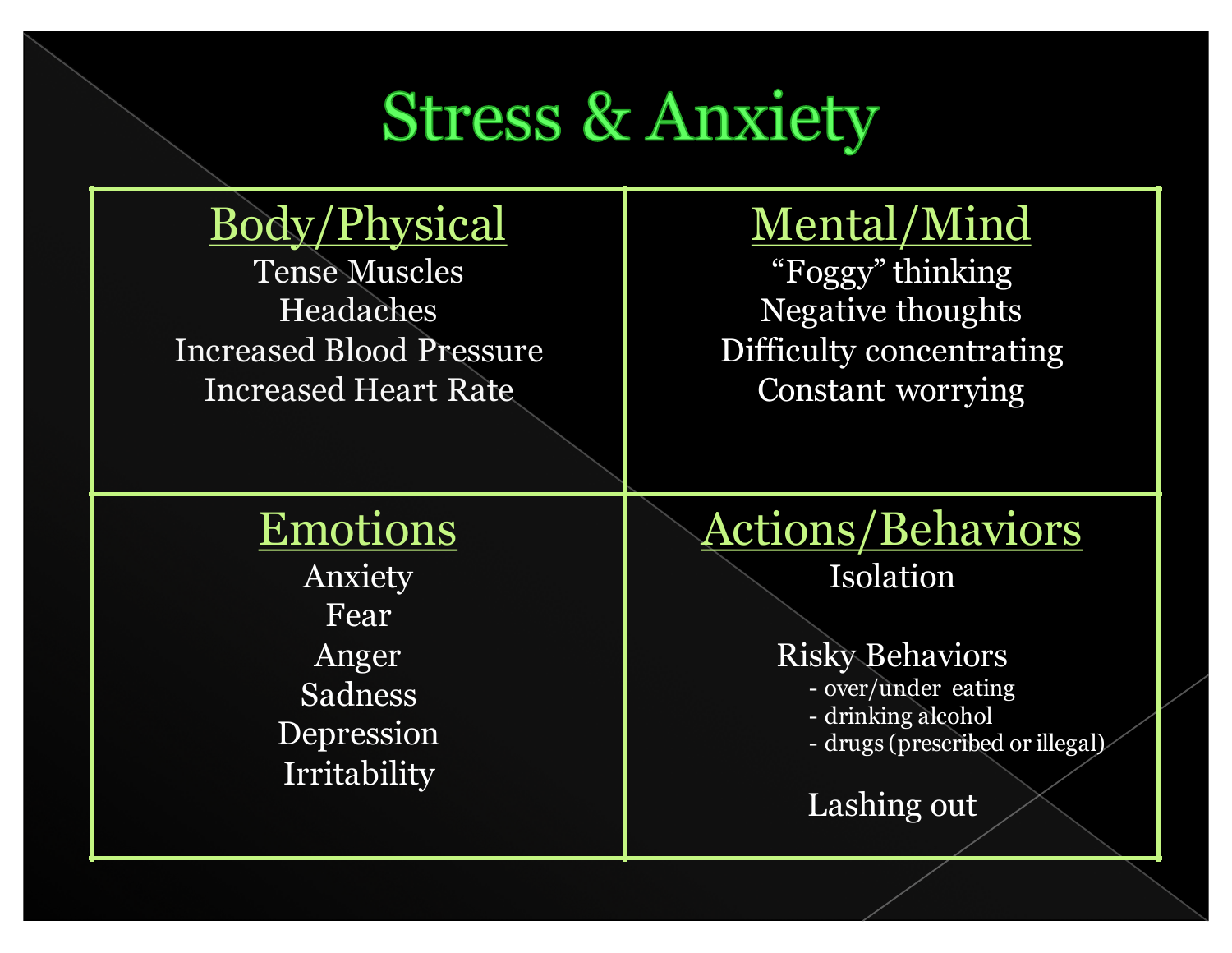## The Experiential

- Sometimes we don't feel safe to express our feelings and thoughts.
- Utilizing an alternative way to express yourself, a different way to communicate, can be helpful.
- Today we are going to learn a new way to express thoughts and feelings that might be difficult to say to someone else.
- At the same time, we are going to engage in an art activity that can cultivate healing.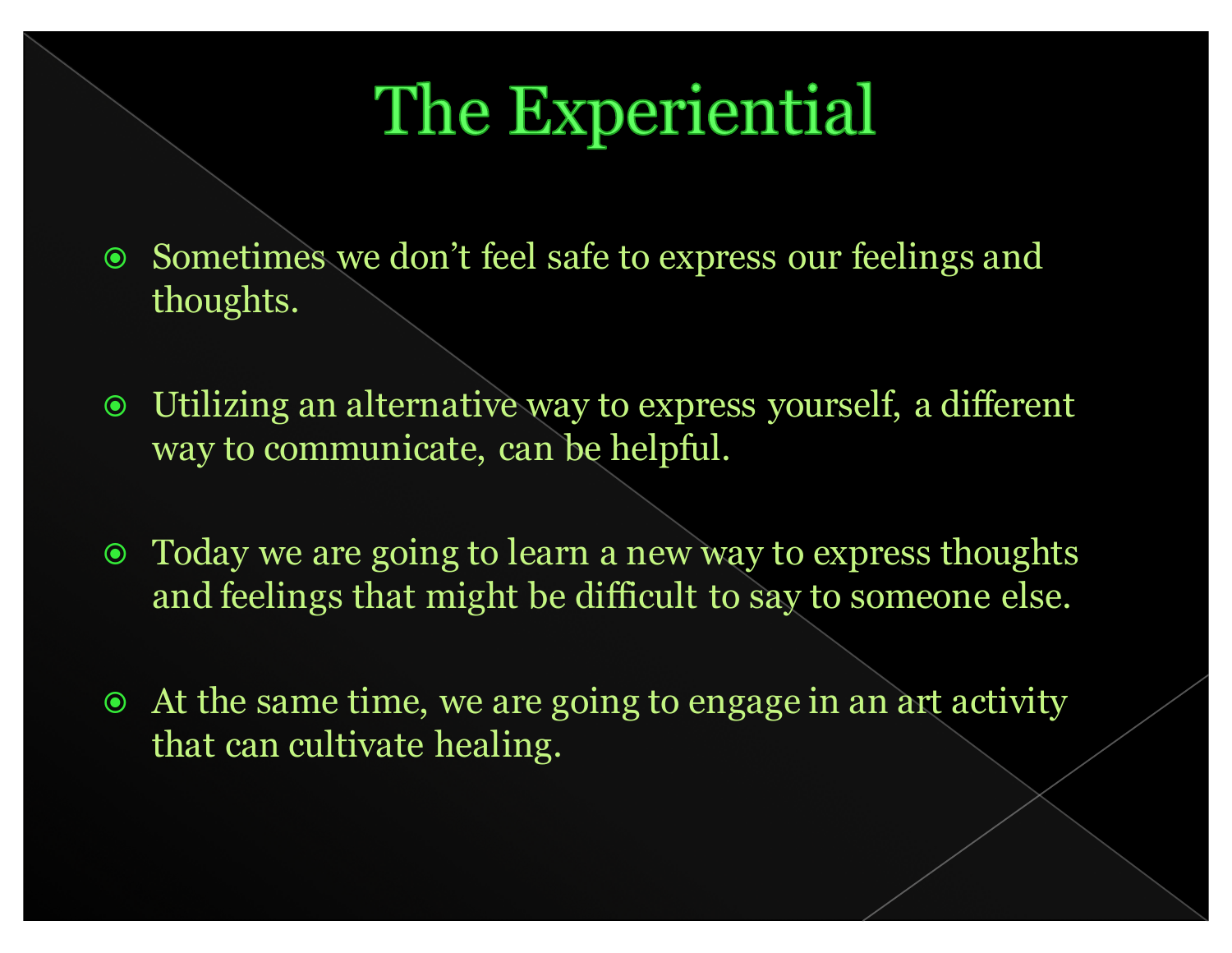## Guatemalan Legend

• The indigenous people from the Highlands in Guatemala created Worry Dolls many generations ago as a remedy for worrying. According to the Mayan legend, when worrying keeps a person awake, he or she tells a worry to as many dolls as necessary. Then the worrier places the dolls under his or her pillow. The dolls take over the worrying for the person who then sleeps peacefully through the night. When morning breaks, the person awakens without the worries that the dolls took away during the night.

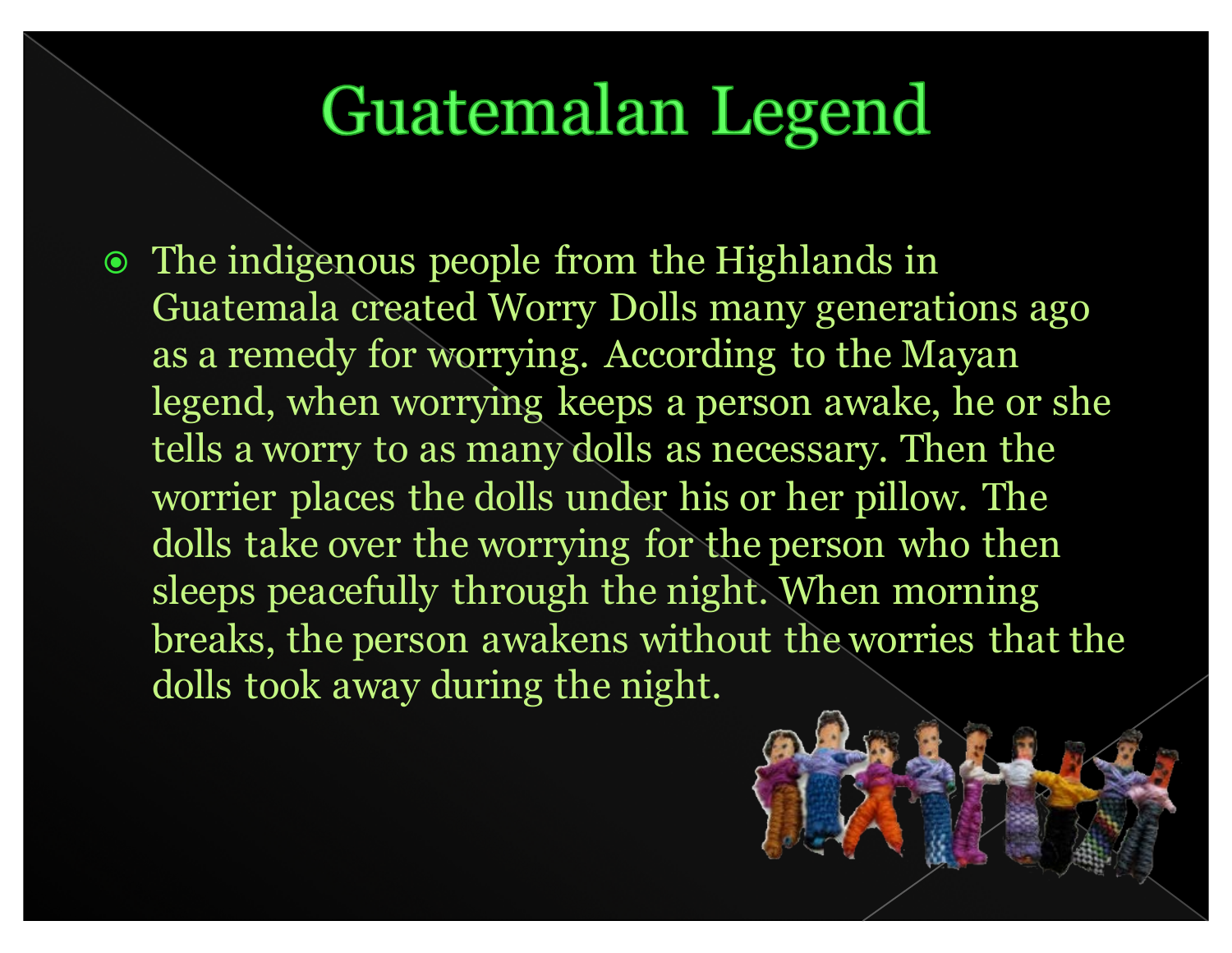### Instructions

-Worry Dolls

#### Step 1: Write your worry on the doll Step 2: Apply glue before wrapping the floss or yarn

Step #1. The arms are glued prior.

Step #2. Write a worry on the body. Apply glue before wrapping with floss.

Step #3. You can also wrap arms to make sleeves.